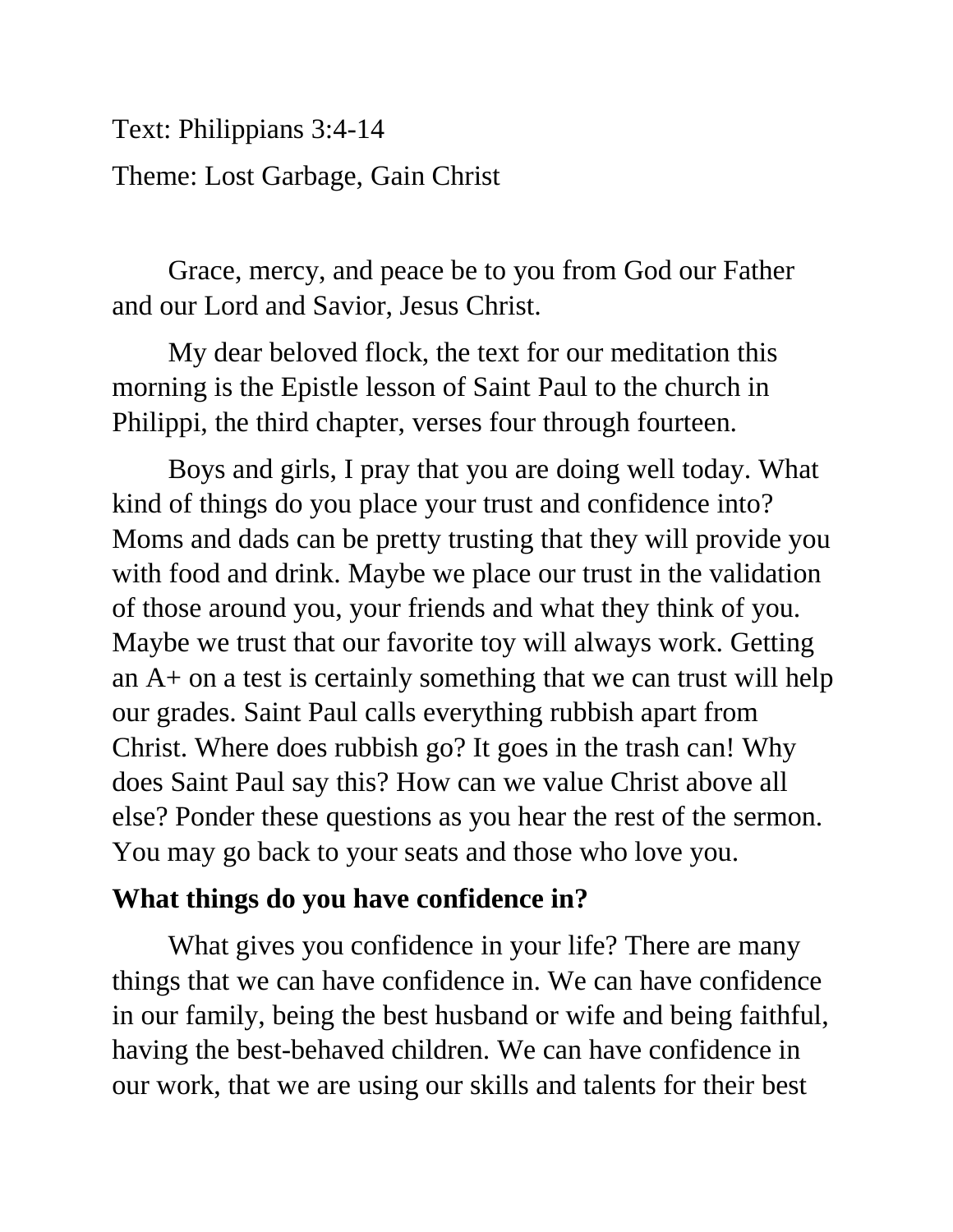use. We can have confidence in our money, always making sure that we have enough to pay our bills, and put food on the table. Thinking that because I have a faithful wife, or a lot of money, or have a lot of honor and fame, then I am saved. My friends think well of me. I used my smarts and got an A on the test, I am good! Because of our sinful nature, many times we have an over confidence in the things of this world, that they will get us salvation. We fall into the trap of thinking that they of more value than anything, even Christ.

Paul knew a thing or two about placing confidence and trust in worldly things, like status, money, and heritage, what he refers to as the confidence of the flesh. 'If anyone else thinks he has reason for confidence in the flesh, I have more: **<sup>5</sup>** circumcised on the eighth day (a sign of the Abrahamic covenant carried out by faithful Jewish Parents) , of the people of Israel, of the tribe of Benjamin (One of only two tribes to be faithful to the house of King David), a Hebrew of Hebrews (Pure Jewish blood, not a drop of Gentile blood in him); as to the law, a Pharisee (A strict observer of every Old Testament Law); <sup>6</sup> as to zeal, a persecutor of the church(going above and beyond what was required of the Law in order to show how faithful he was); as to righteousness under the law, blameless. **<sup>7</sup>**But whatever gain I had, I counted as loss for the sake of Christ. **<sup>8</sup>** Indeed, I count everything as loss because of the surpassing worth of knowing Christ Jesus my Lord. For his sake I have suffered the loss of all things and count them as rubbish, in order that I may gain Christ **<sup>9</sup>** and be found in him, not having a righteousness of my own that comes from the law,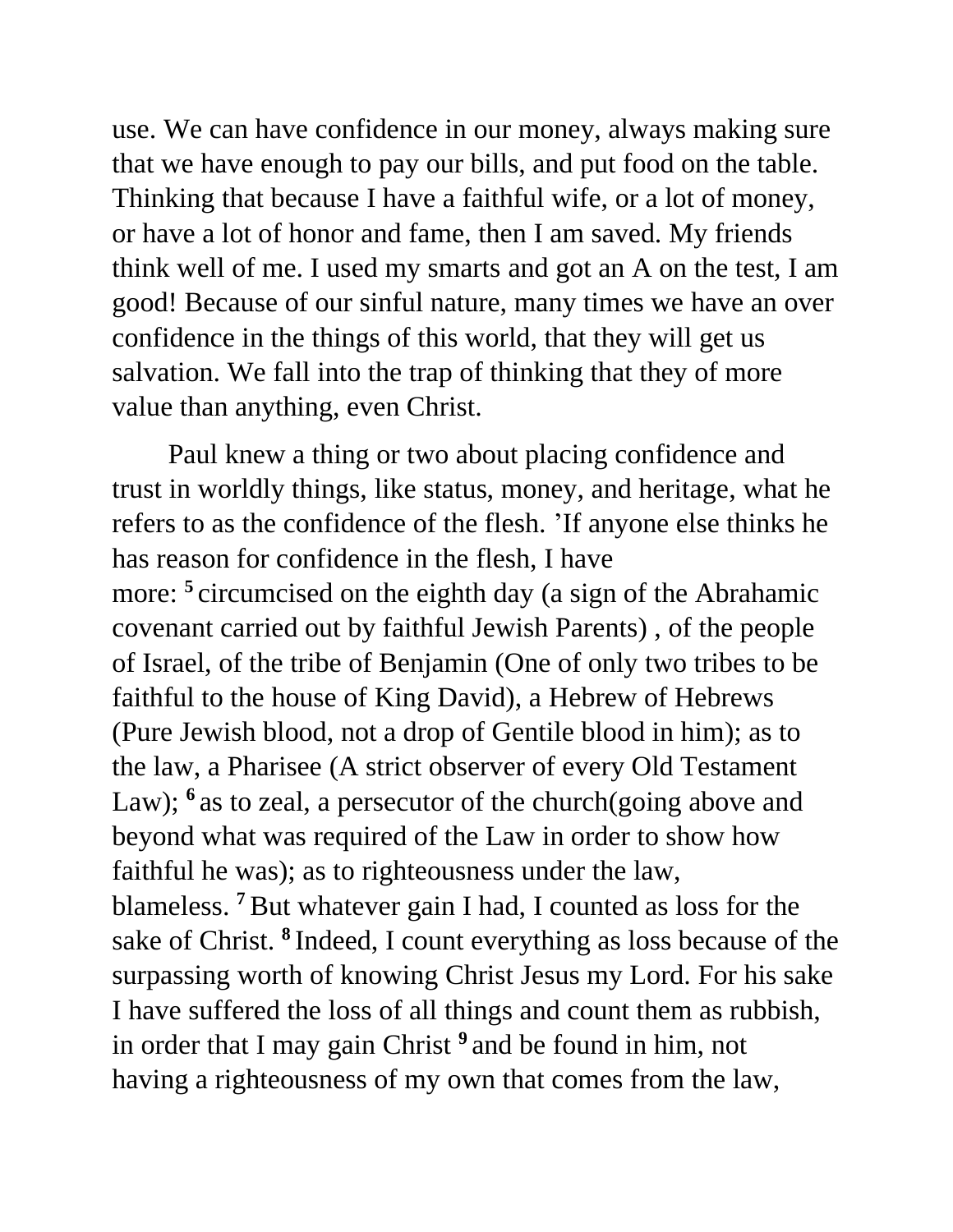but that which comes through faith in Christ, the righteousness from God that depends on faith— **<sup>10</sup>** that I may know him and the power of his resurrection, and may share his sufferings, becoming like him in his death, **<sup>11</sup>** that by any means possible I may attain the resurrection from the dead."

## **Saint Paul says they are rubbish, garbage, throw it away, no value**

All of this worldly confidence? Saint Paul calls them dung, garbage, and rubbish. What do you do with garbage? You throw it in the trash, it is of no value. They are worthless, less than nothing. That is what Saint Paul considers those things which he formally had confidence in.

## **Why? Gain Christ!**

Why? Because they are do not give us true confidence when it comes to our salvation. The confidence of our salvation comes only in and through Jesus Christ. In fact, having confidence in the things of this world are distracting from Christ and what He has done for us. If anything takes us away from Christ, it should indeed be thrown away. Yet, in throwing these away, have we lost anything? No, rather we have gained everything.

We have gained everything because Christ gave everything for us. He in a sense, threw away, the glory of heaven. Gave up the full use of the Divine Majesty in the state of His humiliation, deigning to enter into His creation order to save and redeem it. To the point of suffering, bleeding, and dying for us upon the cross. On the third day, He rises again from the dead as proof